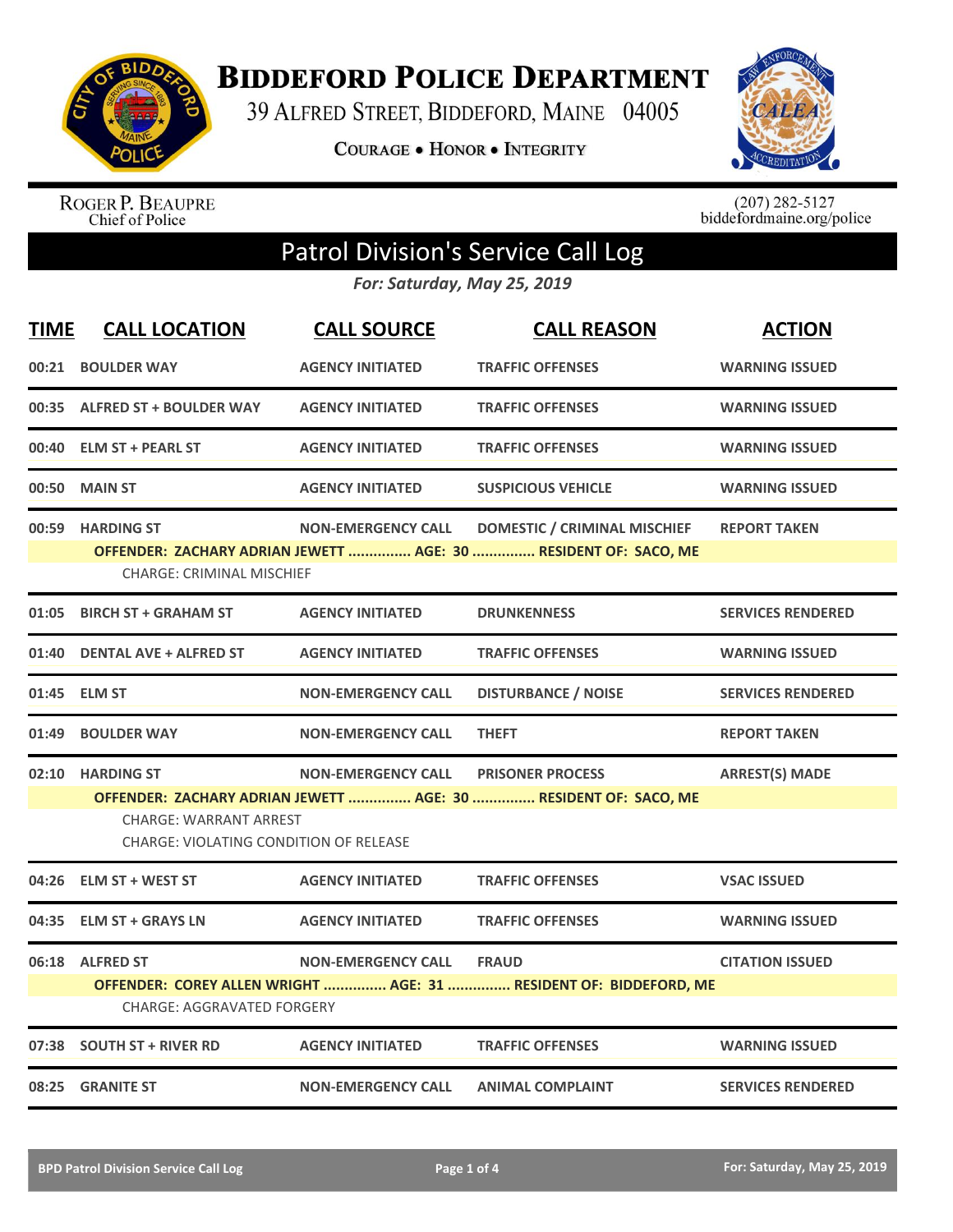| <b>TIME</b> | <b>CALL LOCATION</b>                             | <b>CALL SOURCE</b>        | <b>CALL REASON</b>                 | <b>ACTION</b>                |
|-------------|--------------------------------------------------|---------------------------|------------------------------------|------------------------------|
|             | 08:47 STONE ST                                   | <b>AGENCY INITIATED</b>   | <b>PAPERWORK</b>                   | <b>PAPERWORK SERVED</b>      |
| 09:40       | <b>MAIN ST</b>                                   | <b>E-911 CALL</b>         | <b>CRIM THREAT / TERRORIZING</b>   | <b>SERVICES RENDERED</b>     |
|             | 09:51 FRANKLIN ST                                | <b>AGENCY INITIATED</b>   | <b>PARKING COMPLAINT</b>           | <b>PARKING TICKET ISSUED</b> |
|             | 10:46 BIDDEFORD GATEWAY CTR                      | <b>AGENCY INITIATED</b>   | <b>TRAFFIC OFFENSES</b>            | <b>WARNING ISSUED</b>        |
|             | 10:50 ALFRED ST                                  | <b>NON-EMERGENCY CALL</b> | <b>ALL OTHER</b>                   | <b>REFERRED OTHER AGENCY</b> |
|             | 10:56 SUMMER ST                                  | <b>AGENCY INITIATED</b>   | <b>PAPERWORK</b>                   | <b>PAPERWORK NOT SERVED</b>  |
| 10:57       | <b>MAIN ST</b>                                   | <b>AGENCY INITIATED</b>   | <b>DISABLED VEHICLE</b>            | <b>SERVICES RENDERED</b>     |
|             | 11:03 ALFRED ST                                  | <b>NON-EMERGENCY CALL</b> | <b>LIGHTS MALFUNCTIONING</b>       | <b>SERVICES RENDERED</b>     |
| 11:13       | <b>MILLER AVE</b>                                | <b>NON-EMERGENCY CALL</b> | <b>ANIMAL COMPLAINT</b>            | <b>NEGATIVE CONTACT</b>      |
|             | 11:59 SUMMIT ST                                  | <b>NON-EMERGENCY CALL</b> | <b>ALL OTHER</b>                   | <b>SERVICES RENDERED</b>     |
|             | 12:09 HILLSIDE AVE + PROSPECT ST                 | <b>NON-EMERGENCY CALL</b> | <b>PARKING COMPLAINT</b>           | <b>PARKING TICKET ISSUED</b> |
|             | 12:12 ELM ST                                     | <b>AGENCY INITIATED</b>   | <b>TRAFFIC OFFENSES</b>            | <b>WARNING ISSUED</b>        |
|             | 12:33 PETER POND LN                              | <b>AGENCY INITIATED</b>   | <b>PAPERWORK</b>                   | <b>PAPERWORK NOT SERVED</b>  |
|             | 13:17 LESTER B ORCUTT BLVD                       | <b>NON-EMERGENCY CALL</b> | <b>ALL OTHER</b>                   | <b>SERVICES RENDERED</b>     |
| 14:02       | <b>ELM ST</b>                                    | <b>NON-EMERGENCY CALL</b> | <b>BURGLARY OF A MOTOR VEHICLE</b> | <b>REPORT TAKEN</b>          |
|             | 14:10 MOUNTAIN RD + BOULDER WAY AGENCY INITIATED |                           | <b>TRAFFIC OFFENSES</b>            | <b>WARNING ISSUED</b>        |
|             | 14:18 HIGHLAND ST                                | <b>E-911 CALL</b>         | <b>ALL OTHER</b>                   | <b>NO ACTION REQUIRED</b>    |
|             | 14:32 HILL ST + RITZ AVE                         | <b>AGENCY INITIATED</b>   | <b>TRAFFIC OFFENSES</b>            | <b>WARNING ISSUED</b>        |
|             | 14:40 ALFRED ST                                  | <b>NON-EMERGENCY CALL</b> | <b>POLICE INFORMATION</b>          | <b>SERVICES RENDERED</b>     |
|             | 14:46 ROCKY WAY                                  | <b>E-911 CALL</b>         | 911 MISUSE                         | <b>NO ACTION REQUIRED</b>    |
|             | 14:47 ELM ST                                     | <b>E-911 CALL</b>         | 911 MISUSE                         | <b>NO ACTION REQUIRED</b>    |
|             | 14:49 ALFRED ST                                  | E-911 CALL                | <b>DISABLED VEHICLE</b>            | <b>SERVICES RENDERED</b>     |
|             | 15:01 POOL ST                                    | <b>NON-EMERGENCY CALL</b> | <b>ANIMAL COMPLAINT</b>            | <b>REFERRED OTHER AGENCY</b> |
|             | 15:30 ANDREWS RD                                 | <b>E-911 CALL</b>         | <b>DOMESTIC COMPLAINTS</b>         | <b>REPORT TAKEN</b>          |
|             | 15:39 MAIN ST + WESTERN AVE                      | <b>AGENCY INITIATED</b>   | <b>TRAFFIC OFFENSES</b>            | <b>WARNING ISSUED</b>        |
|             | 15:47 WEST ST + GRAHAM ST                        | <b>AGENCY INITIATED</b>   | <b>TRAFFIC OFFENSES</b>            | <b>WARNING ISSUED</b>        |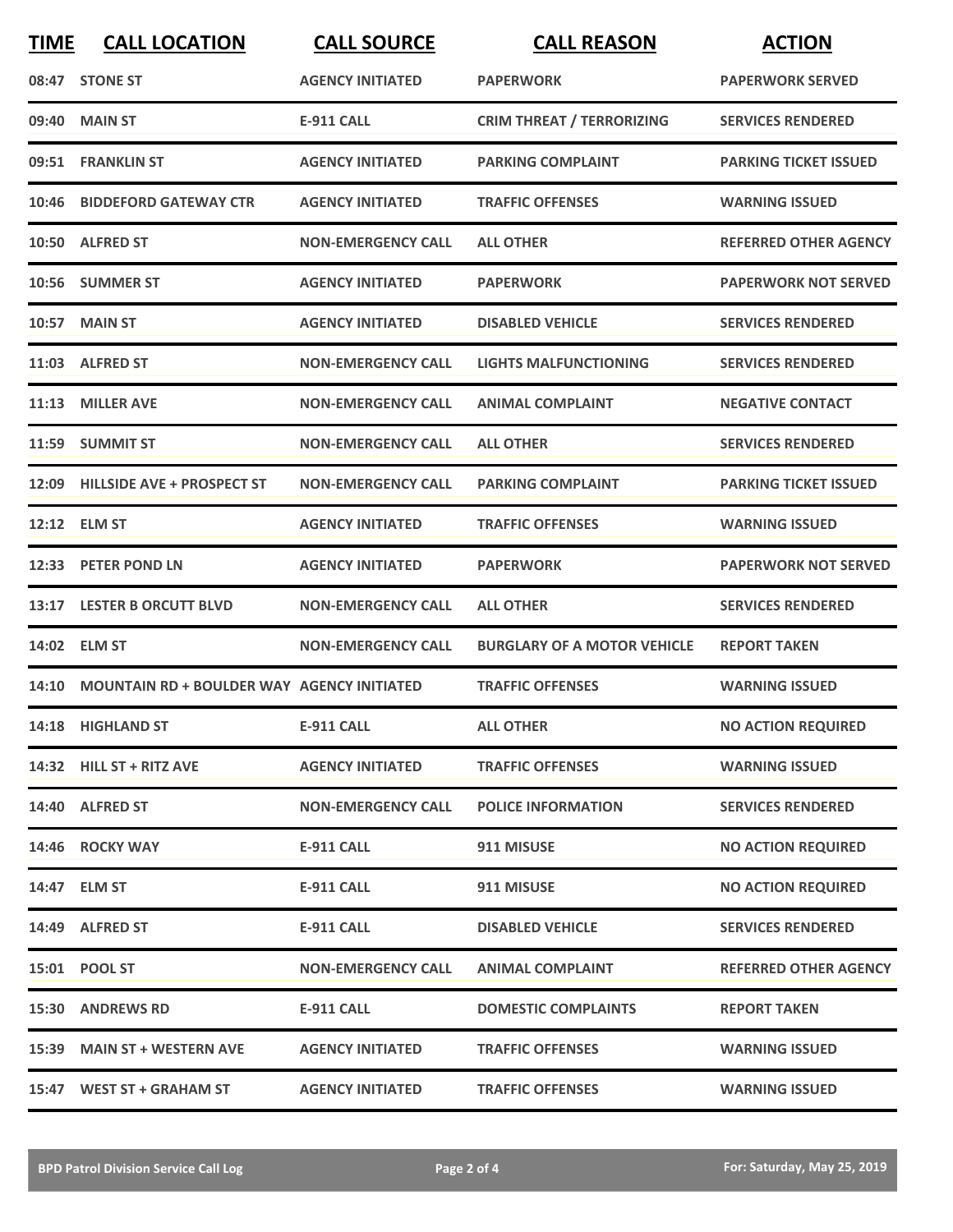| <b>TIME</b> | <b>CALL LOCATION</b>                                | <b>CALL SOURCE</b>        | <b>CALL REASON</b>                                  | <b>ACTION</b>                |
|-------------|-----------------------------------------------------|---------------------------|-----------------------------------------------------|------------------------------|
|             | 15:50 ALFRED ST                                     | <b>NON-EMERGENCY CALL</b> | <b>COURT ORDERED CHECK IN</b>                       | <b>SERVICES RENDERED</b>     |
|             | 15:58 GUINEA RD                                     | <b>NON-EMERGENCY CALL</b> | <b>PARKING COMPLAINT</b>                            | <b>NO VIOLATION</b>          |
|             | 16:11 HILL ST                                       | <b>NON-EMERGENCY CALL</b> | <b>THEFT</b>                                        | <b>SERVICES RENDERED</b>     |
|             | 16:25 MAY ST + SOUTH ST                             | <b>AGENCY INITIATED</b>   | <b>TRAFFIC OFFENSES</b>                             | <b>WARNING ISSUED</b>        |
|             | <b>16:58 WESTERN AVE</b>                            | <b>NON-EMERGENCY CALL</b> | <b>ANIMAL COMPLAINT</b>                             | <b>REFERRED OTHER AGENCY</b> |
|             | 17:16 POOL ST                                       | <b>AGENCY INITIATED</b>   | <b>TRAFFIC OFFENSES</b>                             | <b>WARNING ISSUED</b>        |
| 18:37       | <b>MARINER WAY</b>                                  | <b>NON-EMERGENCY CALL</b> | <b>ARTICLES LOST/FOUND</b>                          | <b>NO ACTION REQUIRED</b>    |
|             | 18:44 HILLS BEACH RD + POOL ST                      | <b>E-911 CALL</b>         | ATTEMPTED/THREATENED SUICIDE TRANSPORT TO CRISIS    |                              |
|             | 18:46 ELM ST                                        | <b>AGENCY INITIATED</b>   | <b>TRAFFIC OFFENSES</b>                             | <b>WARNING ISSUED</b>        |
|             | <b>19:22 PIKE ST</b>                                | <b>AGENCY INITIATED</b>   | <b>PAPERWORK</b>                                    | <b>PAPERWORK SERVED</b>      |
|             | 19:37 ALFRED ST + MARINER WAY                       | <b>AGENCY INITIATED</b>   | <b>TRAFFIC OFFENSES</b>                             | <b>WARNING ISSUED</b>        |
|             | 20:03 ALFRED ST + CLARK ST                          | <b>AGENCY INITIATED</b>   | <b>TRAFFIC OFFENSES</b>                             | <b>WARNING ISSUED</b>        |
|             | 20:42 ELM ST                                        | <b>AGENCY INITIATED</b>   | <b>TRAFFIC OFFENSES</b>                             | <b>WARNING ISSUED</b>        |
| 20:54       | <b>MEDICAL CENTER DR</b>                            | <b>E-911 CALL</b>         | 911 MISUSE                                          | <b>NO ACTION REQUIRED</b>    |
| 20:55       | <b>RIVER RD</b>                                     | <b>E-911 CALL</b>         | 911 MISUSE                                          | <b>NEGATIVE CONTACT</b>      |
|             | 20:57 ALFRED ST + ANDREWS RD                        | <b>AGENCY INITIATED</b>   | <b>TRAFFIC OFFENSES</b>                             | <b>WARNING ISSUED</b>        |
|             | 21:34 HILLS BEACH RD                                |                           | NON-EMERGENCY CALL FIREWORKS COMPLAINT              | <b>NEGATIVE CONTACT</b>      |
|             | 22:15 ALFRED ST                                     | <b>AGENCY INITIATED</b>   | <b>TRAFFIC OFFENSES</b>                             | <b>WARNING ISSUED</b>        |
|             | 22:44 ELM ST + AMHERST ST                           | <b>AGENCY INITIATED</b>   | <b>TRAFFIC OFFENSES</b>                             | <b>DEFECT CARD ISSUED</b>    |
|             | 22:53 MAIN ST                                       | <b>E-911 CALL</b>         | <b>DEATH ATTENDED &amp; UNATTENDED REPORT TAKEN</b> |                              |
|             | 23:05 ALFRED ST + MAINE TPKE                        | <b>AGENCY INITIATED</b>   | <b>TRAFFIC OFFENSES</b>                             | <b>WARNING ISSUED</b>        |
|             | 23:09 POOL ST                                       | <b>NON-EMERGENCY CALL</b> | <b>DISTURBANCE / NOISE</b>                          | <b>WARNING ISSUED</b>        |
|             | 23:15 GOLDEN AVE                                    | <b>NON-EMERGENCY CALL</b> | <b>ANIMAL COMPLAINT</b>                             | <b>NEGATIVE CONTACT</b>      |
|             | 23:16 ALFRED ST + MEDICAL CENTER D AGENCY INITIATED |                           | <b>TRAFFIC OFFENSES</b>                             | <b>WARNING ISSUED</b>        |
|             | 23:27 WESTFIELD ST                                  | <b>NON-EMERGENCY CALL</b> | <b>DISTURBANCE / NOISE</b>                          | <b>SERVICES RENDERED</b>     |
|             | 23:41 ALFRED ST                                     | <b>AGENCY INITIATED</b>   | <b>TRAFFIC OFFENSES</b>                             | <b>VSAC ISSUED</b>           |